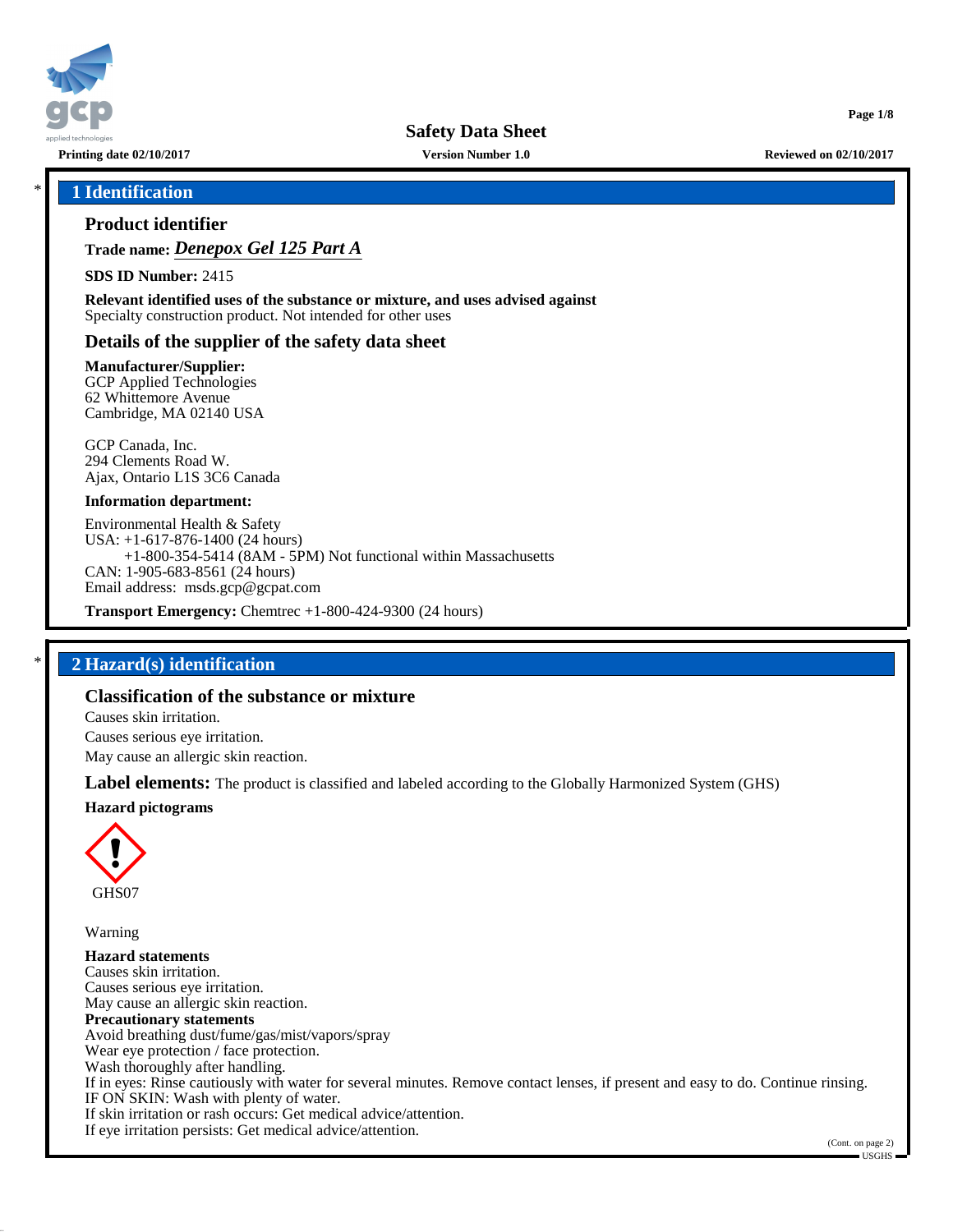Wash contaminated clothing before reuse. **NFPA ratings (scale 0 - 4)**

2 1 1 Health  $= 2$  $Fire = 1$ Reactivity  $= 1$ 

#### **HMIS-ratings (scale 0 - 4)**

**HEALTH**  FIRE **REACTIVITY** 1  $\sqrt{2}$  $\overline{11}$ 

Health  $= 2$  $Flammability = 1$ Reactivity  $= 1$ 

# **Other hazards**

**Results of PBT and vPvB assessment**

**PBT:** Not applicable. **vPvB:** Not applicable.

# \* **3 Composition/information on ingredients**

### **Chemical characterization: Mixture**

**Description:** Mixture of the hazardous substance(s) listed below with additional nonhazardous ingredients.

**Hazardous components:**

25068-38-6 Reaction product: bisphenol A-(epichlorhydrin); epoxy resin (number average molecular weight ≤ 700) 50-100%

**Additional information:** Non-hazardous ingredients may be listed in Section 15; Right-To-Know disclosure.

# \* **4 First-aid measures**

# **Description of first aid measures**

**General information:** Get medical advice/attention if you feel unwell.

### **After inhalation:**

Supply fresh air. If required, provide artificial respiration. Keep patient warm. Consult doctor if symptoms persist.

### **After skin contact:**

Immediately wash contaminated skin with soap or mild detergent and water. If this chemical soaks clothing, immediately remove clothing and wash skin.

**After eye contact:** Rinse cautiously with water for several minutes.

**After swallowing:**

Rinse mouth.

Do NOT induce vomiting.

### **Information for doctor:**

**Most important symptoms and effects, both acute and delayed** Allergic reactions

Irritating to eyes.

**Indication of any immediate medical attention and special treatment needed** No further relevant information available.

(Cont. on page 3)

USGHS

**Page 2/8**

(Cont. from page 1)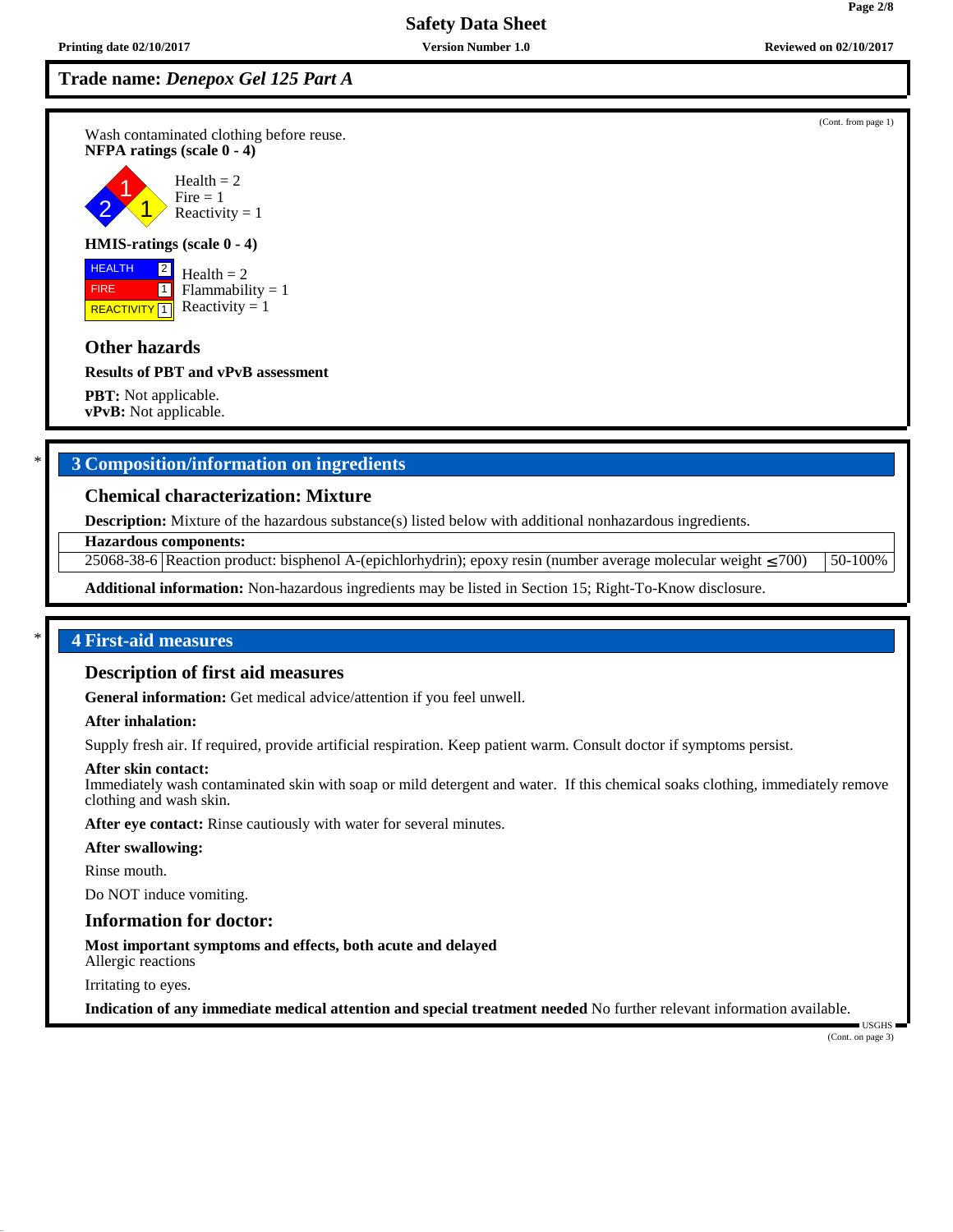(Cont. from page 2)

**Page 3/8**

# **5 Fire-fighting measures**

# **Special hazards arising from the substance or mixture**

Formation of toxic gases is possible during heating or in case of fire.

**Additional information** Collect contaminated fire fighting water separately. It must not enter the sewage system.

# \* **6 Accidental release measures**

### **Personal precautions, protective equipment and emergency procedures**

Wear protective equipment. Keep unprotected persons away.

### **Methods and material for containment and cleaning up:**

Dispose contaminated material as waste according to section 13 of the SDS.

#### **Reference to other sections**

See Section 7 for information on safe handling.

See Section 8 for information on personal protection equipment.

See Section 13 for disposal information.

### \* **7 Handling and storage**

### **Handling:**

**Precautions for safe handling**

Prevent formation of aerosols.

Avoid contact with skin.

Avoid contact with eyes.

**Information about protection against explosions and fires:** No special measures required.

### **Conditions for safe storage, including any incompatibilities**

**Storage:**

**Information about storage in one common storage facility:** No special measures required.

**Further information about storage conditions:** Keep receptacle tightly sealed.

**Specific end use(s)** No further relevant information available.

### \* **8 Exposure controls/personal protection**

### **Additional information about design of technical systems:** No further data; see item 7.

#### **Control parameters**

**Components with limit values that require monitoring at the workplace:**

The product does not contain any relevant quantities of materials with critical values that have to be monitored at the workplace.

**Additional information:** The lists that were valid during the creation were used as basis.

#### **Exposure controls**

**Personal protective equipment:**

**General protective and hygienic measures:** The usual precautionary measures for handling chemicals should be followed.

#### **Breathing equipment:**

Control exposure to ingredients with workplace control parameters if mentioned above. If no ingredients are listed, respiratory protection is generally not required.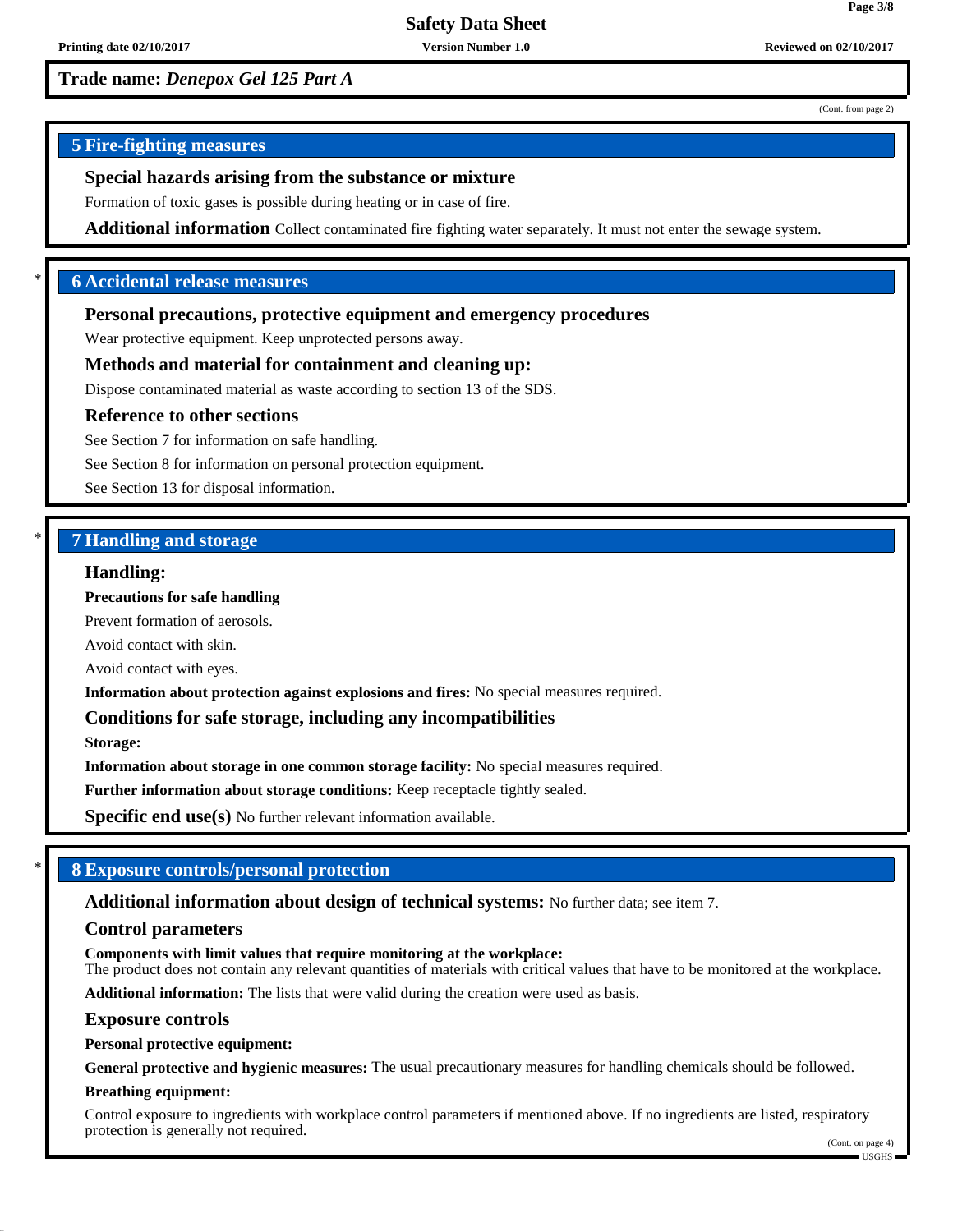**Printing date 02/10/2017 Version Number 1.0 Reviewed on 02/10/2017**

# **Trade name:** *Denepox Gel 125 Part A*

(Cont. from page 3)

If exposure limits are listed and may be exceeded, use approved respiratory protective equipment and filter type appropriate for the listed ingredients. (NIOSH, CEN, etc.).

**Protection of hands:** Gloves should be worn to prevent skin contact and should be impermeable and resistant to the product.

# **Eye protection:**



Safety glasses with side shield protection.

### **Body protection:**

Use personal protective equipment as required.

Take off contaminated clothing.

# \* **9 Physical and chemical properties**

| Information on basic physical and chemical properties                                                                                              |                                                                                                                      |  |
|----------------------------------------------------------------------------------------------------------------------------------------------------|----------------------------------------------------------------------------------------------------------------------|--|
| <b>General Information</b><br>Appearance:<br>Form:<br>Color:<br>Odor:<br><b>Odor threshold:</b>                                                    | Liquid<br>According to product specification<br>Characteristic<br>Not determined.                                    |  |
| $pH-value$ (~):                                                                                                                                    | Not determined.                                                                                                      |  |
| <b>Change in condition</b><br><b>Melting point/Melting range:</b><br><b>Boiling point/Boiling range:</b><br><b>Flash point:</b>                    | Undetermined.<br>Undetermined.<br>>93 °C (>199 °F)                                                                   |  |
| <b>Flammability (solid, gaseous):</b>                                                                                                              | Not applicable.                                                                                                      |  |
| <b>Decomposition temperature:</b><br>Auto igniting:<br>Danger of explosion:                                                                        | Not determined.<br>Product is not selfigniting.<br>Product does not present an explosion hazard.                     |  |
| <b>Explosion limits:</b><br>Lower:<br><b>Upper:</b><br>VOC Content (max):                                                                          | Not determined.<br>Not determined.<br>Not determined.                                                                |  |
| Vapor pressure:<br>Density: (~) at 20 $^{\circ}$ C (68 $^{\circ}$ F)<br><b>Relative density</b><br><b>Vapor density</b><br><b>Evaporation</b> rate | Not determined.<br>$1.3$ g/cm <sup>3</sup> (10.849 lbs/gal)<br>Not determined.<br>Not determined.<br>Not determined. |  |
| Solubility in / Miscibility with<br>Water:                                                                                                         | Not miscible or difficult to mix.                                                                                    |  |
| Partition coefficient (n-octanol/water): Not determined.                                                                                           |                                                                                                                      |  |
| Viscosity:<br>Dynamic:<br>Kinematic:<br>Molecular weight                                                                                           | Not determined.<br>Not determined.<br>Not applicable.                                                                |  |
| <b>Other information</b>                                                                                                                           | No further relevant information available.<br>USGHS                                                                  |  |

(Cont. on page 5)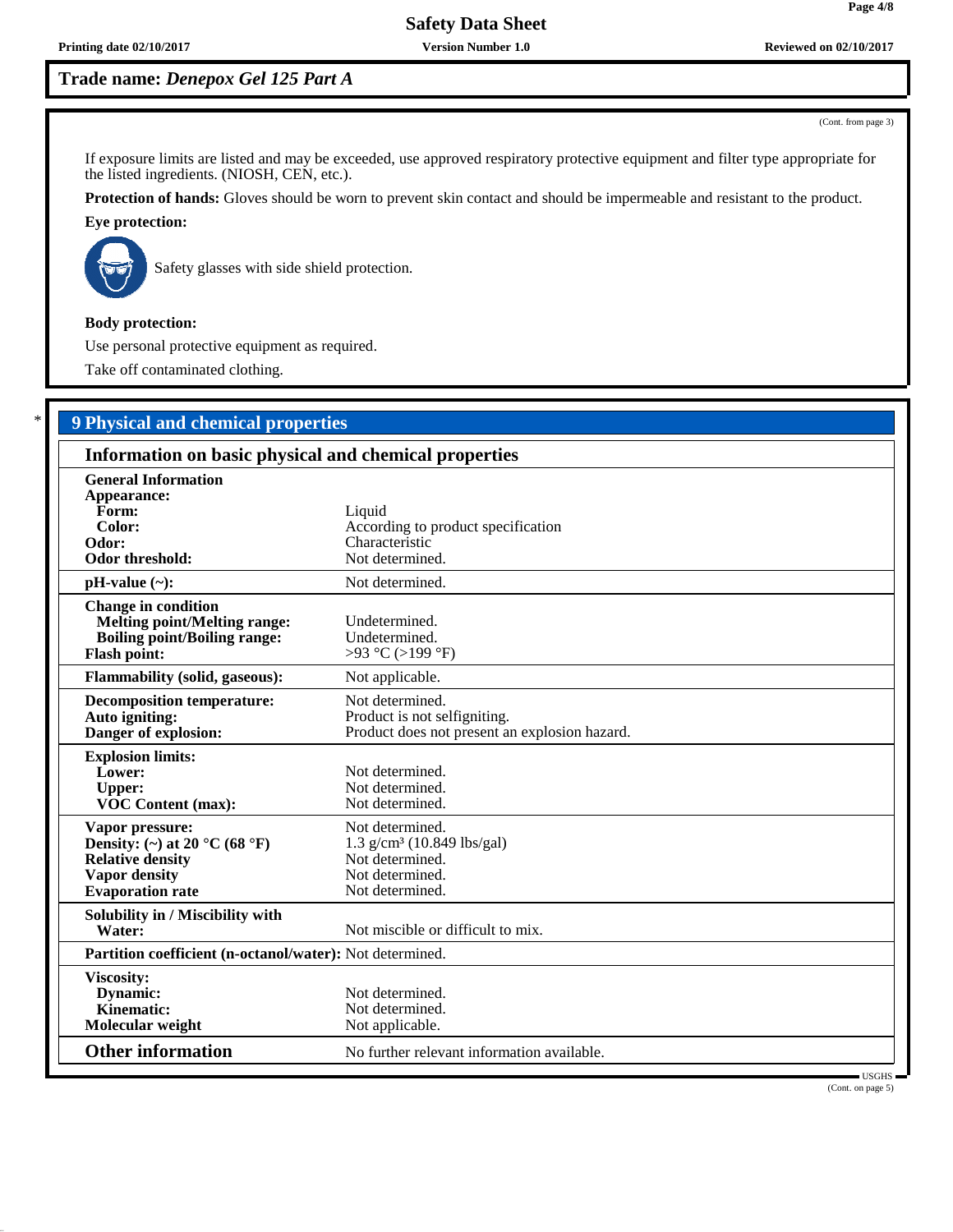(Cont. from page 4)

**Page 5/8**

# **10 Stability and reactivity**

**Reactivity** Stable under normal conditions.

**Chemical stability**

**Thermal decomposition:** No decomposition if used according to specifications.

**Possibility of hazardous reactions** No further relevant information available.

**Conditions to avoid** No further relevant information available.

**Incompatible materials:** No further relevant information available.

**Hazardous decomposition products:** Carbon monoxide and carbon dioxide

### \* **11 Toxicological information**

# **Information on toxicological effects**

**Acute toxicity:**

**LD/LC50 values relevant for classification:**

**25068-38-6 Reaction product: bisphenol A-(epichlorhydrin); epoxy resin (number average molecular weight** ≤ **700)**

LC50, 96h 220 mg/l (algae)

3.6 mg/l (bacterial)

2.4 mg/l (fish)

LC50,  $48h$  2.8 mg/l (daphnia magna)

### **Primary irritant effect:**

**on the skin:** Causes skin irritation.

**on the eye:** Causes serious eye irritation.

**inhalation:** No irritating effect expected

**Sensitization:** May cause an allergic skin reaction.

#### **Additional toxicological information:**

**Carcinogenic categories**

**IARC (International Agency for Research on Cancer) Human Carcinogenicity:**

**Group 1- Positive, Group 2A- Probable, Group 2B- Possible, Group 3- Not Classifiable**

14807-96-6 Talc 3

**NTP (National Toxicology Program)**

**K–Known to be carcinogenic, R–May reasonably be anticipated to be carcinogenic**

None of the ingredients is listed.

**OSHA-Ca (Occupational Safety & Health Administration)**

None of the ingredients is listed.

# **12 Ecological information**

### **Toxicity**

**Aquatic toxicity:** No further relevant information available.

**Persistence and degradability** No further relevant information available.

**Behavior in environmental systems:**

**Bioaccumulative potential** No further relevant information available.

**Mobility in soil** No further relevant information available.

(Cont. on page 6)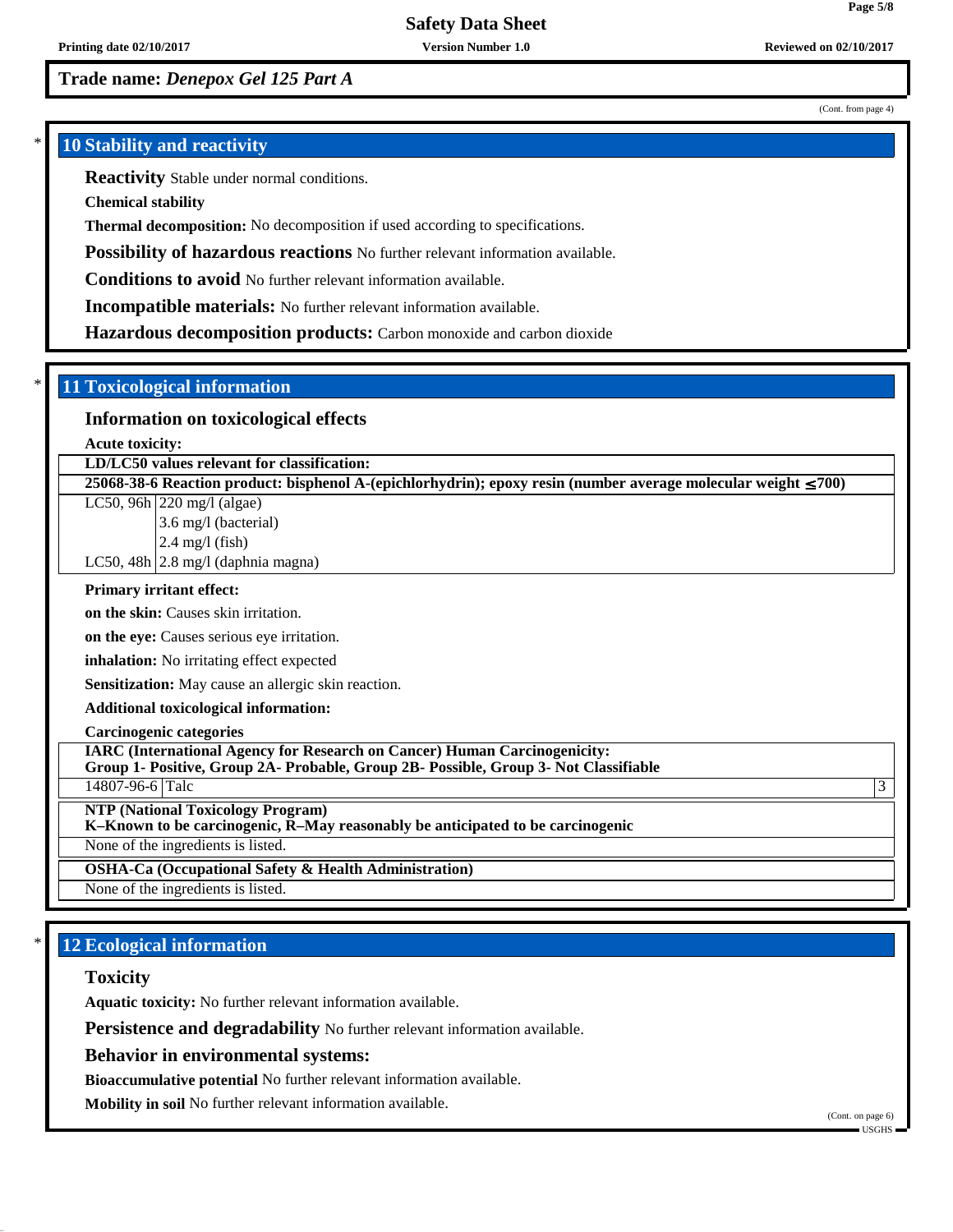# **Additional ecological information:**

**General notes:** Not known to be hazardous to water.

# **Results of PBT and vPvB assessment**

**PBT:** Not applicable. **vPvB:** Not applicable.

**Other adverse effects** No further relevant information available.

### **13 Disposal considerations**

**Disposal methods:** Comply with Federal, State and local regulations. **Recommendation:**



Must not be disposed of together with household garbage. Do not allow product to reach sewage system.

# **Uncleaned packagings:**

**Recommendation:** Disposal must be made according to official regulations.

| <b>14 Transport information</b>                  |                                                                                                                                          |
|--------------------------------------------------|------------------------------------------------------------------------------------------------------------------------------------------|
| <b>UN-Number</b><br><b>DOT</b><br>IMDG, IATA     | Not applicable.<br><b>UN3082</b>                                                                                                         |
| UN proper shipping name                          |                                                                                                                                          |
| <b>DOT</b><br><b>IMDG</b>                        | Not applicable.<br>ENVIRONMENTALLY HAZARDOUS SUBSTANCE, LIQUID, N.O.S. (Epoxy Resin<br>(Number average MW $\leq$ 700)), MARINE POLLUTANT |
| <b>IATA</b>                                      | ENVIRONMENTALLY HAZARDOUS SUBSTANCE, LIQUID, N.O.S. (Epoxy Resin<br>(Number average MW $\leq$ 700))                                      |
| <b>Transport hazard class(es)</b>                |                                                                                                                                          |
| <b>DOT</b><br><b>Class</b>                       | Not applicable.                                                                                                                          |
| IMDG, IATA                                       |                                                                                                                                          |
| <b>Class</b><br>Label                            | 9 Miscellaneous dangerous substances and articles<br>9                                                                                   |
| <b>Packing group</b><br><b>DOT</b><br>IMDG, IATA | Not applicable.<br>III                                                                                                                   |
| <b>Environmental hazards:</b>                    | Product contains environmentally hazardous substances: Epoxy Resin (Number average MW)<br>$\leq 700$                                     |
| <b>Marine pollutant:</b>                         | Yes<br>Symbol (fish and tree)                                                                                                            |
| <b>Special marking (ADR):</b>                    | Symbol (fish and tree)                                                                                                                   |

(Cont. from page 5)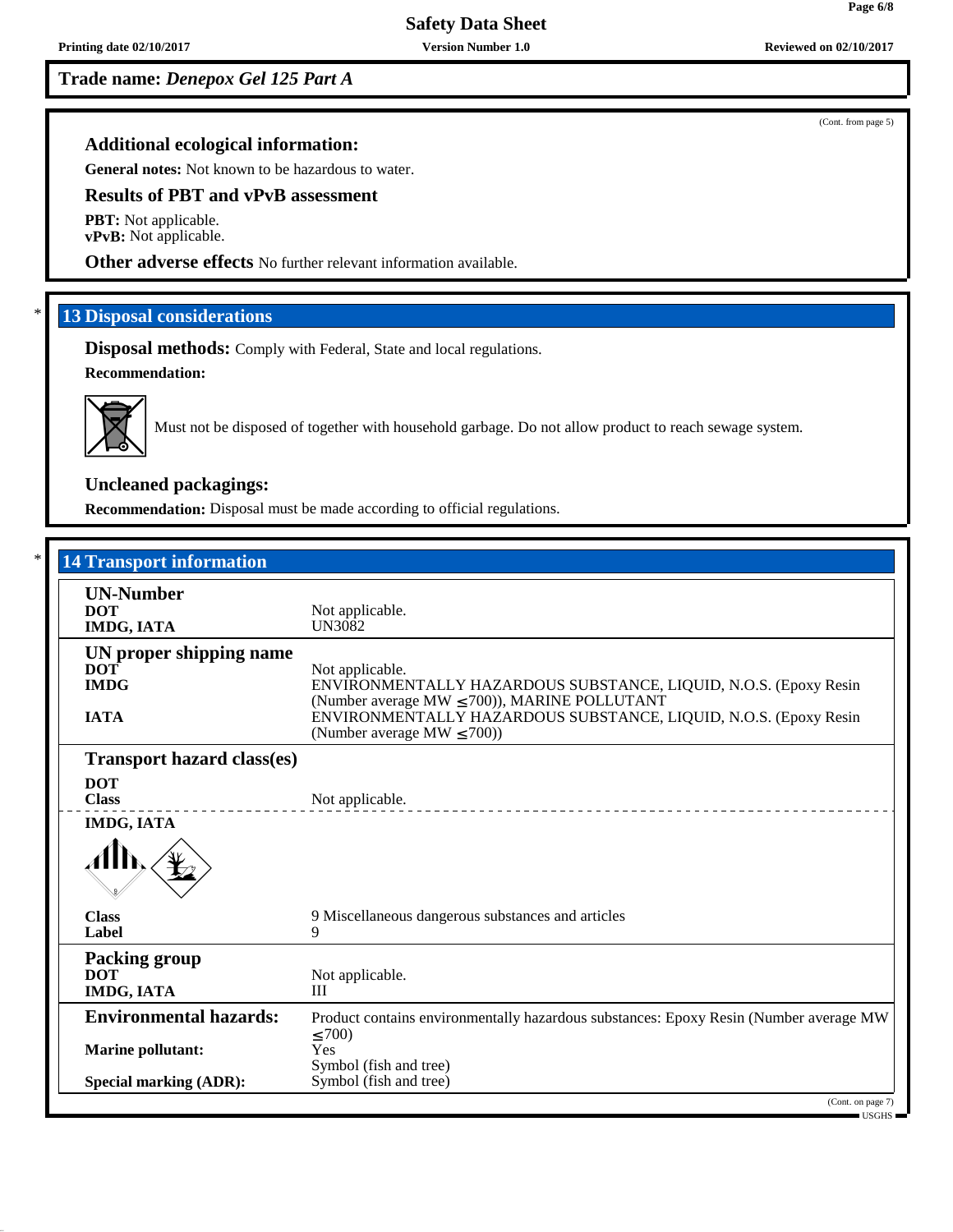**Page 7/8**

# **Trade name:** *Denepox Gel 125 Part A*

|                                          | (Cont. from page 6)                                                                          |  |
|------------------------------------------|----------------------------------------------------------------------------------------------|--|
| <b>Special marking (IATA):</b>           | Symbol (fish and tree)                                                                       |  |
|                                          | <b>Special precautions for user</b> Warning: Miscellaneous dangerous substances and articles |  |
| Danger code (Kemler):                    | 90                                                                                           |  |
| <b>EMS Number:</b>                       | $F-A.S-F$                                                                                    |  |
| <b>Stowage Category</b>                  | A                                                                                            |  |
| <b>Transport/Additional information:</b> |                                                                                              |  |
| <b>DOT</b>                               |                                                                                              |  |
| <b>Remarks:</b>                          | Not Regulated.                                                                               |  |
| <b>IMDG</b>                              |                                                                                              |  |
| Limited quantities $(LQ)$                | 5L                                                                                           |  |
| <b>Excepted quantities (EQ)</b>          | Code: E1                                                                                     |  |
|                                          | Maximum net quantity per inner packaging: 30 ml                                              |  |
|                                          | Maximum net quantity per outer packaging: 1000 ml                                            |  |
| <b>Remarks:</b>                          | $≤5L$ , IMDG 2.10.2.7                                                                        |  |
| <b>IATA</b>                              |                                                                                              |  |
| <b>Remarks:</b>                          | $\leq 5L$ , IATA Special Provision 197.                                                      |  |
|                                          |                                                                                              |  |

# **15 Regulatory information**

| <b>SARA (Superfund Amendments and Reauthorization Act)</b> |  |
|------------------------------------------------------------|--|
| Section 302/304 (extremely hazardous substances):          |  |

None of the ingredients is listed.

**Section 313 Reportable Ingredients (Chemicals present below reporting threshold are exempt):**

None of the ingredients is listed.

**SARA Section 312/Tier I & II Hazard Categories:**

Health Hazard - Skin Corrosion or Irritation

Health Hazard - Respiratory or Skin Sensitization

Health Hazard - Serious eye damage or eye irritation

### **North America Chemical Inventory Status**

**TSCA (Toxic Substances Control Act - United States):**

All ingredients are listed or exempt from listing unless otherwise noted below.

**CEPA (Canadian DSL):**

All ingredients are listed or exempt from listing unless otherwise noted below.

**Right to Know Ingredient Disclosure:**

14807-96-6 Talc

1317-65-3 Calcium carbonate

**California Proposition 65**

**Chemicals known to cause cancer:**

None of the ingredients is listed.

**Chemicals known to cause reproductive toxicity for females:**

None of the ingredients is listed.

**Chemicals known to cause reproductive toxicity for males:**

None of the ingredients is listed.

**Chemicals known to cause developmental toxicity:**

None of the ingredients is listed.

**Carcinogenicity Categories**

**EPA (Environmental Protection Agency)**

None of the ingredients is listed.

(Cont. on page 8)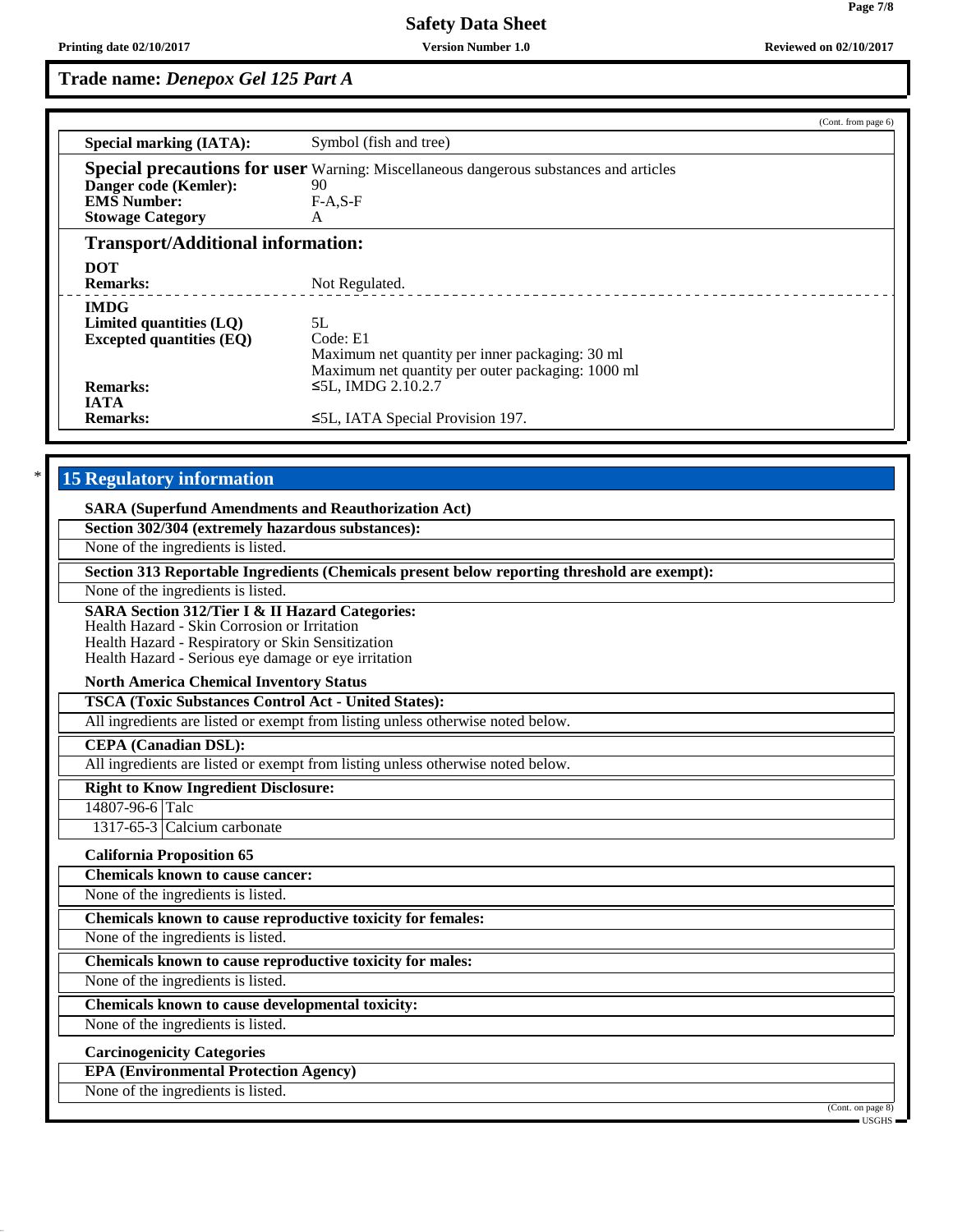**Trade name:** *Denepox Gel 125 Part A*

**TLV-ACGIH (THE American Conference of Governmental Industrial Hygienists) Human Carcinogen - A1 Confirmed, A2 Suspected, A3 Unknown Relevance, A4 Not Classifiable** Talc  $AA$ 

**NIOSH-Cancer (National Institute for Occupational Safety and Health)**

None of the ingredients is listed.

**Volatile Organic Compounds (VOC) reported per the Emission Standards.**

If no g/L value is provided this product is not subject to above standard.

# **16 Other information**

The data included herein are presented in accordance with various environment, health and safety regulations. It is the responsibility of a recipient of the data to remain currently informed on chemical hazard information, to design and update its own program and to comply with all national, federal, state and local laws and regulations applicable to safety, occupational health, right-to-know and environmental protection.

### **Department issuing SDS:**

GCP Applied Technologies 62 Whittemore Avenue Cambridge, MA 02140 USA USA: +1-617-876-1400 (24 hours) +1-800-354-5414

**Date of preparation / last revision** 02/10/2017 / -

**The first date of preparation** 04/13/2015

**Number of revision times and the latest revision date** 1.0 / 02/10/2017

(Cont. from page 7)

USGHS

**Page 8/8**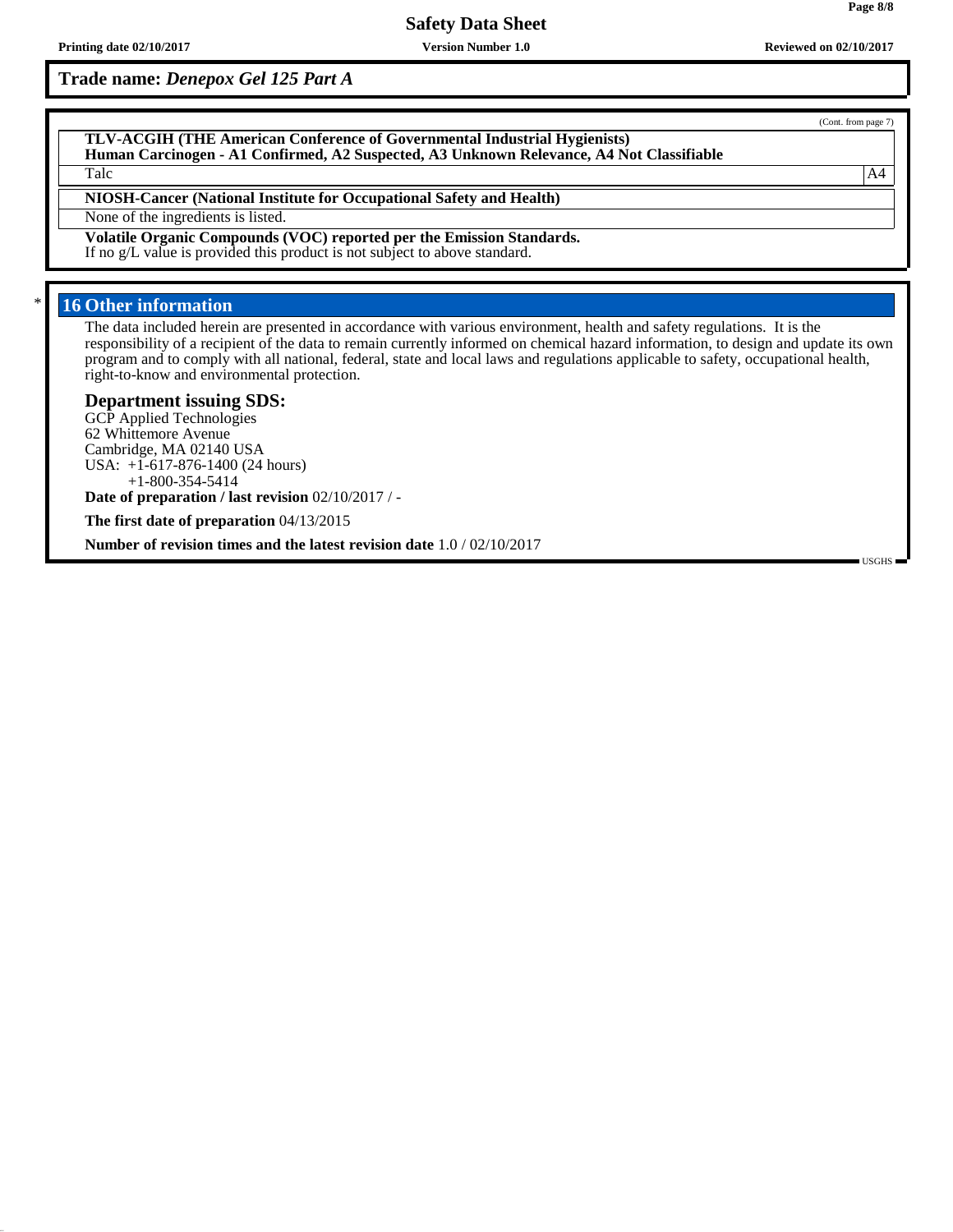

**Printing date 02/14/2017 Version Number 1.0 Reviewed on 02/14/2017**

**Page 1/9**

## \* **1 Identification**

### **Product identifier**

**Trade name:** *Denepox Gel 125 Part B*

**SDS ID Number:** 2416

**Relevant identified uses of the substance or mixture, and uses advised against** Specialty construction product. Not intended for other uses

### **Details of the supplier of the safety data sheet**

**Manufacturer/Supplier:**

GCP Applied Technologies 62 Whittemore Avenue Cambridge, MA 02140 USA

GCP Canada, Inc. 294 Clements Road W. Ajax, Ontario L1S 3C6 Canada

#### **Information department:**

Environmental Health & Safety USA: +1-617-876-1400 (24 hours) +1-800-354-5414 (8AM - 5PM) Not functional within Massachusetts CAN: 1-905-683-8561 (24 hours) Email address: msds.gcp@gcpat.com

**Transport Emergency:** Chemtrec +1-800-424-9300 (24 hours)

# \* **2 Hazard(s) identification**

# **Classification of the substance or mixture**

Harmful if swallowed. Harmful if inhaled. Causes severe skin burns and eye damage. Causes serious eye damage. May cause an allergic skin reaction. Suspected of damaging fertility or the unborn child.

### **Label elements:**

#### **Hazard pictograms**



Danger

**Hazard statements** Harmful if swallowed. Harmful if inhaled. Causes severe skin burns and eye damage. May cause an allergic skin reaction. Suspected of damaging fertility or the unborn child. **Precautionary statements** Avoid breathing dust/fume/gas/mist/vapors/spray

(Cont. on page 2) USGHS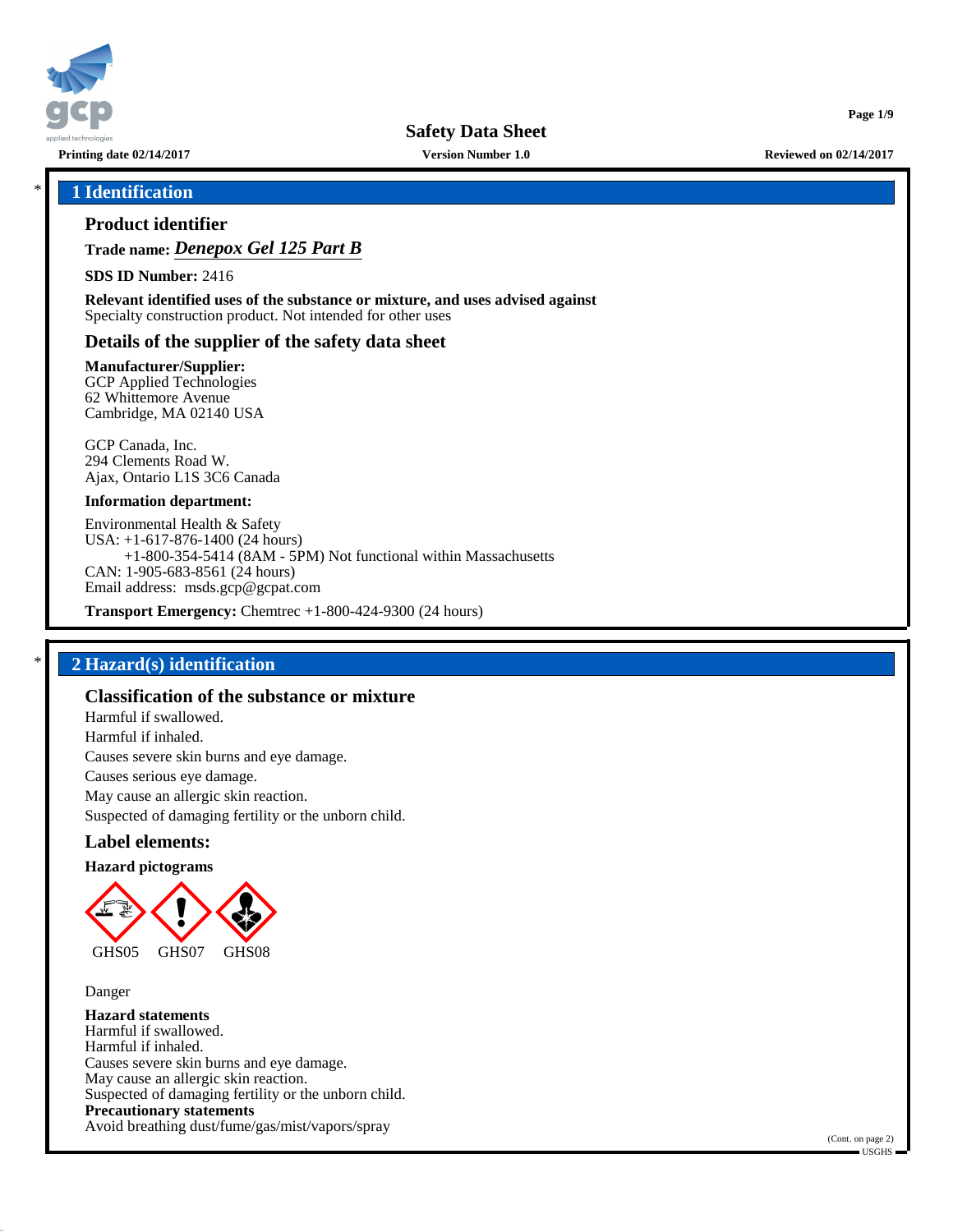**Printing date 02/14/2017 Version Number 1.0 Reviewed on 02/14/2017 Reviewed on 02/14/2017** 

# **Trade name:** *Denepox Gel 125 Part B*

(Cont. from page 1)

Wear eye protection / face protection.

If on skin (or hair): Take off immediately all contaminated clothing. Rinse skin with water/shower. If in eyes: Rinse cautiously with water for several minutes. Remove contact lenses, if present and easy to do. Continue rinsing. If skin irritation or rash occurs: Get medical advice/attention. IF SWALLOWED: Call a POISON CENTER/doctor if you feel unwell. If swallowed: Rinse mouth. Do NOT induce vomiting. IF INHALED: Remove person to fresh air and keep comfortable for breathing.

# **Hazard description:** Corrosive

IF exposed or concerned: Get medical advice/attention.

**NFPA ratings (scale 0 - 4)**

3 1 2  $Health = 3$  $Fire = 1$ Reactivity  $= 2$ 

### **HMIS-ratings (scale 0 - 4)**

**HEALTH**  FIRE **REACTIVITY** 2  $\sqrt{3}$  $\boxed{1}$  $Health = 3$  $Flammability = 1$ Reactivity  $= 2$ 

**Other hazards**

### **Results of PBT and vPvB assessment**

**PBT:** Not applicable. **vPvB:** Not applicable.

# \* **3 Composition/information on ingredients**

### **Chemical characterization: Mixture**

**Description:** Mixture of the hazardous substance(s) listed below with additional nonhazardous ingredients.

| <b>Hazardous components:</b> |                                            |                 |
|------------------------------|--------------------------------------------|-----------------|
|                              | $84852 - 15 - 3$ 4-nonylphenol, branched   | 25-30%          |
|                              | $1477-55-0$   m-phenylenebis (methylamine) | 20-25%          |
|                              | $694-83-7$ cyclohex-1,2-ylenediamine       | $15.0 - 10.0\%$ |
|                              |                                            |                 |

**Additional information:** Non-hazardous ingredients may be listed in Section 15; Right-To-Know disclosure.

# \* **4 First-aid measures**

### **Description of first aid measures**

#### **General information:**

Remove breathing apparatus only after contaminated clothing have been completely removed. In case of irregular breathing or respiratory arrest provide artificial respiration.

Get medical advice/attention if you feel unwell.

### **After inhalation:**

Supply fresh air. If required, provide artificial respiration. Keep patient warm. Consult doctor if symptoms persist.

#### **After skin contact:**

Immediately wash contaminated skin with soap or mild detergent and water. If this chemical soaks clothing, immediately remove clothing and wash skin.

**After eye contact:** Rinse cautiously with water for several minutes.

#### **After swallowing:**

#### Rinse mouth.

(Cont. on page 3)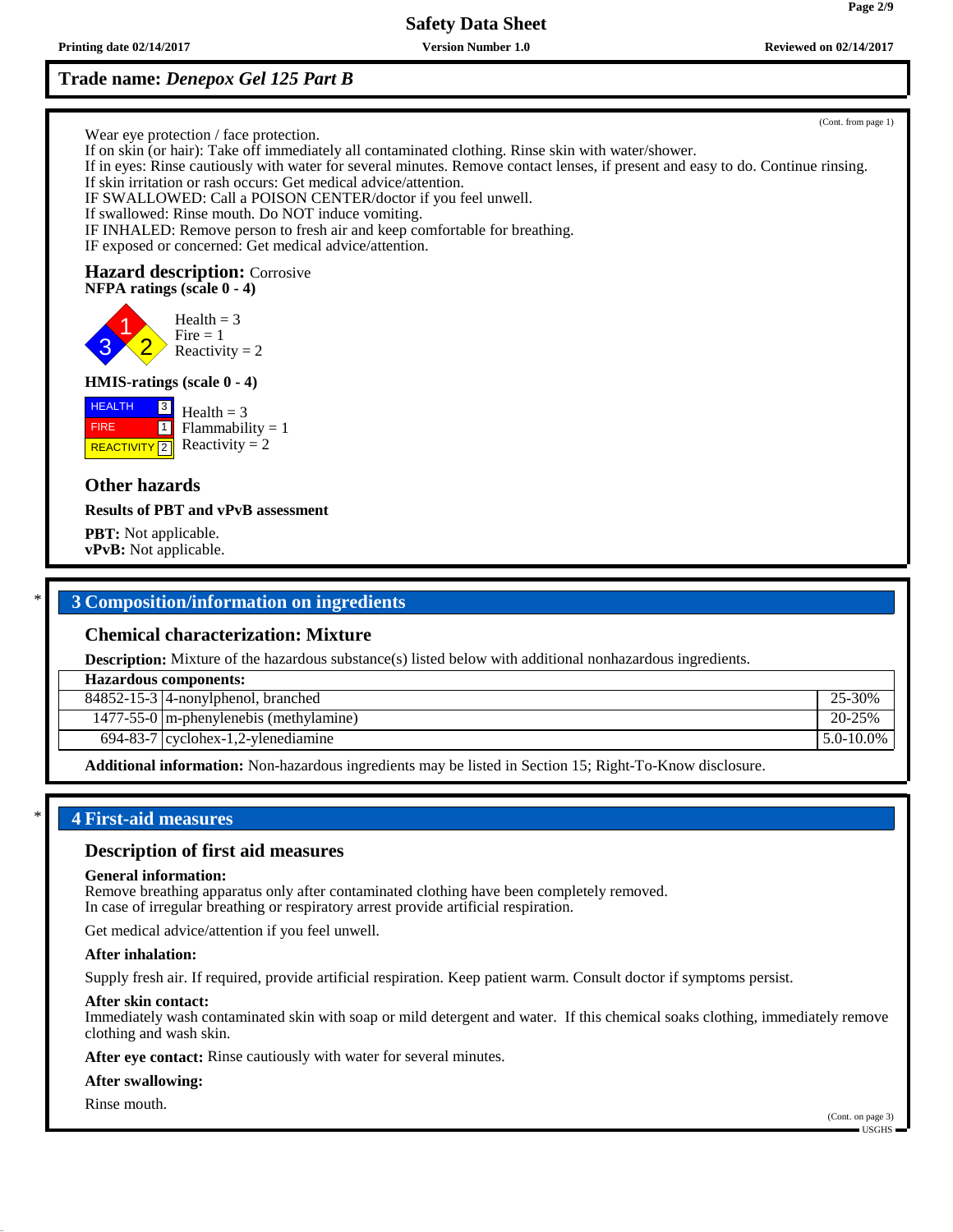**Printing date 02/14/2017 Version Number 1.0 Reviewed on 02/14/2017 Reviewed on 02/14/2017** 

**Trade name:** *Denepox Gel 125 Part B*

(Cont. from page 2)

Do NOT induce vomiting.

Drink copious amounts of water and provide fresh air. Immediately call a doctor.

**Information for doctor:**

**Most important symptoms and effects, both acute and delayed** Harmful if swallowed.

**Indication of any immediate medical attention and special treatment needed** No further relevant information available.

# **5 Fire-fighting measures**

**Special hazards arising from the substance or mixture** No further relevant information available.

**Additional information** Collect contaminated fire fighting water separately. It must not enter the sewage system.

# **6 Accidental release measures**

**Personal precautions, protective equipment and emergency procedures**

Wear protective equipment. Keep unprotected persons away.

# **Methods and material for containment and cleaning up:**

Contain and/or absorb spill with inert material (i.e. sand, vermiculite) then place in a suitable container.

Use neutralizing agent.

Sweep up spilled product into receptacles.

Dispose contaminated material as waste according to section 13 of the SDS.

### **Reference to other sections**

See Section 7 for information on safe handling.

See Section 8 for information on personal protection equipment.

See Section 13 for disposal information.

# **7 Handling and storage**

### **Handling:**

**Precautions for safe handling**

Risk of serious damage to eyes.

Prevent formation of aerosols.

**Information about protection against explosions and fires:** Keep respiratorator available.

# **Conditions for safe storage, including any incompatibilities**

**Storage:**

**Information about storage in one common storage facility:** Keep respiratorator available.

**Further information about storage conditions:** Keep receptacle tightly sealed.

**Specific end use(s)** No further relevant information available.

# \* **8 Exposure controls/personal protection**

**Additional information about design of technical systems:** No further data; see item 7.

(Cont. on page 4) USGHS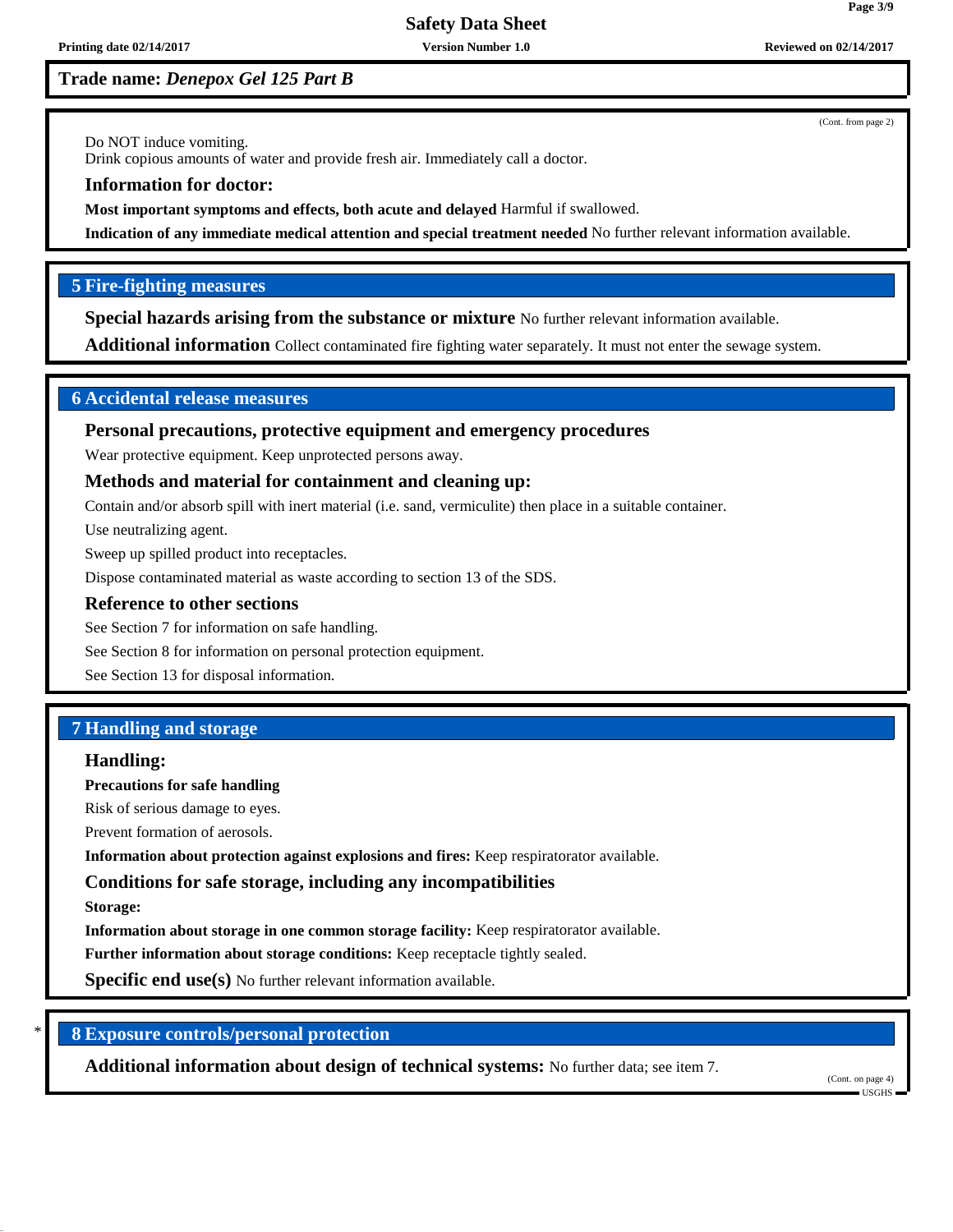**Trade name:** *Denepox Gel 125 Part B*

(Cont. from page 3)

**Page 4/9**

|  | Components with limit values that require monitoring at the workplace: |
|--|------------------------------------------------------------------------|
|  | 1477-55-0 m-phenylenebis (methylamine)                                 |
|  | REL (USA) Ceiling limit value: $0.1 \text{ mg/m}^3$<br>Skin            |
|  | TLV (USA) Ceiling limit value: $0.1 \text{ mg/m}^3$<br>Skin            |
|  |                                                                        |

**Additional information:** The lists that were valid during the creation were used as basis.

### **Exposure controls**

#### **Personal protective equipment:**

### **General protective and hygienic measures:**

The usual precautionary measures for handling chemicals should be followed.

Store protective clothing separately.

#### **Breathing equipment:**

Control exposure to ingredients with workplace control parameters if mentioned above. If no ingredients are listed, respiratory protection is generally not required.

If exposure limits are listed and may be exceeded, use approved respiratory protective equipment and filter type appropriate for the listed ingredients. (NIOSH, CEN, etc.).

**Protection of hands:** Gloves should be worn to prevent skin contact and should be impermeable and resistant to the product.

**Material of gloves** Gloves should be worn to prevent skin contact and should be impermeable and resistant to the product.

#### **Eye protection:**



Safety glasses with side shield protection.

Safety glasses with side shields should be worn to prevent contact due to splashing. Under high vapor mist concentrations, tightly sealed goggles should be worn.



A face shield should also be worn if there is potential exposure to splash or spray.

### **Body protection:**

Use personal protective equipment as required.

Take off contaminated clothing.

# **9 Physical and chemical properties**

# **Information on basic physical and chemical properties**

| <b>General Information</b><br>Appearance:                         |                                    |
|-------------------------------------------------------------------|------------------------------------|
| Form:                                                             | Liquid                             |
| Color:                                                            | According to product specification |
| Odor:                                                             | Characteristic                     |
| Odor threshold:                                                   | Not determined.                    |
| $pH-value$ (~):                                                   | Not determined.                    |
| <b>Change in condition</b><br><b>Melting point/Melting range:</b> | Undetermined.                      |
|                                                                   | (Cont. on page 5)                  |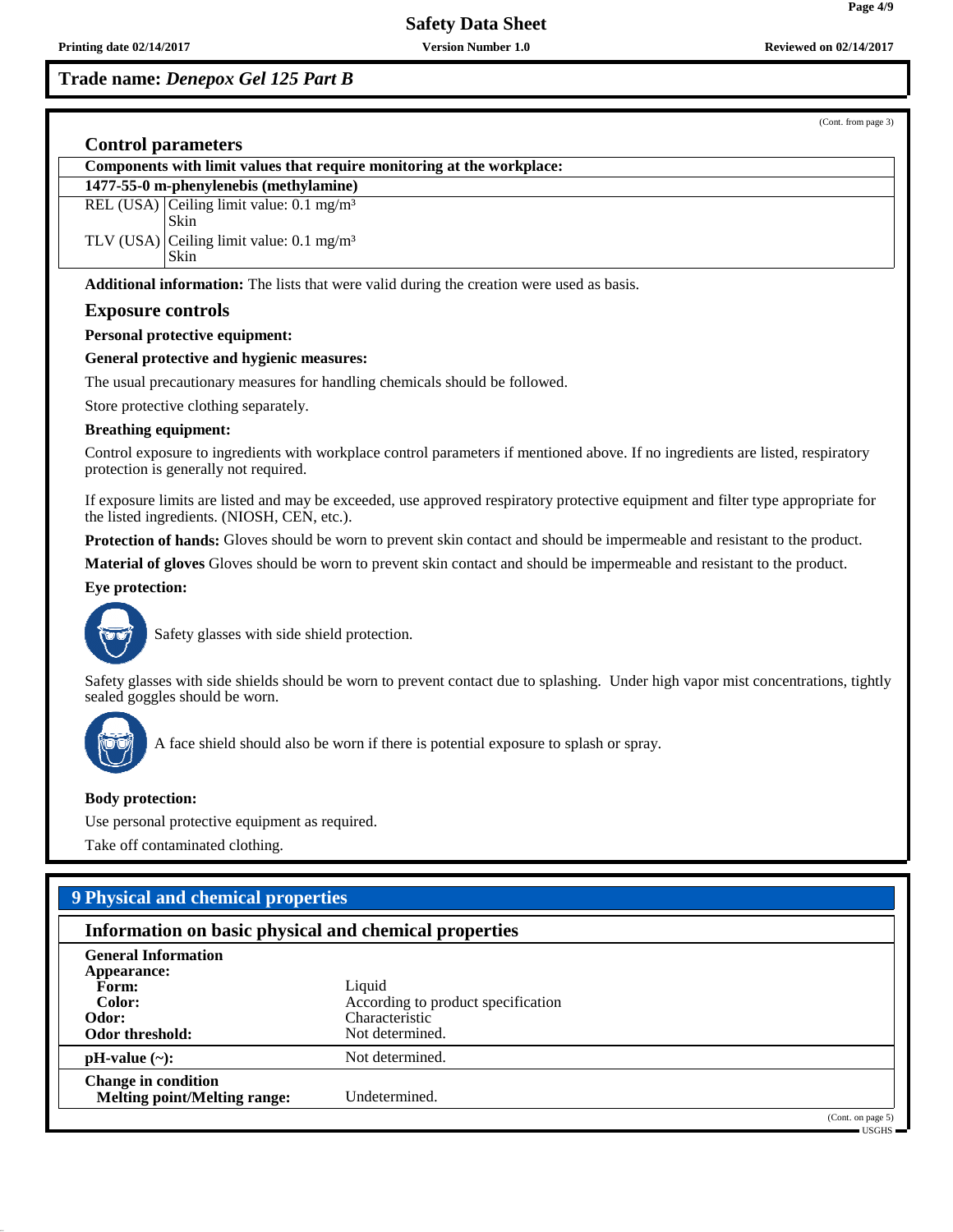**Trade name:** *Denepox Gel 125 Part B*

|                                                                                                                    |                                                                                                  | (Cont. from page 4) |
|--------------------------------------------------------------------------------------------------------------------|--------------------------------------------------------------------------------------------------|---------------------|
| <b>Boiling point/Boiling range:</b><br><b>Flash point:</b>                                                         | Undetermined.<br>Not applicable.                                                                 |                     |
| <b>Flammability (solid, gaseous):</b>                                                                              | Not applicable.                                                                                  |                     |
| <b>Decomposition temperature:</b><br>Auto igniting:<br>Danger of explosion:                                        | Not determined.<br>Product is not selfigniting.<br>Product does not present an explosion hazard. |                     |
| <b>Explosion limits:</b><br>Lower:<br><b>Upper:</b><br><b>VOC Content (max):</b>                                   | Not determined.<br>Not determined.<br>Not determined.                                            |                     |
| Vapor pressure:<br>Density: $(\sim)$<br><b>Relative density</b><br><b>Vapor density</b><br><b>Evaporation rate</b> | Not determined.<br>Not determined.<br>Not determined.<br>Not determined.<br>Not determined.      |                     |
| Solubility in / Miscibility with<br>Water:                                                                         | Not miscible or difficult to mix.                                                                |                     |
| <b>Partition coefficient (n-octanol/water):</b> Not determined.                                                    |                                                                                                  |                     |
| Viscosity:<br>Dynamic:<br>Kinematic:<br>Molecular weight                                                           | Not determined.<br>Not determined.<br>Not applicable.                                            |                     |
| <b>Other information</b>                                                                                           | No further relevant information available.                                                       |                     |

# **10 Stability and reactivity**

**Reactivity** Stable under normal conditions.

**Chemical stability**

**Thermal decomposition:** No decomposition if used according to specifications.

**Possibility of hazardous reactions** No further relevant information available.

**Conditions to avoid** No further relevant information available.

**Incompatible materials:** No further relevant information available.

**Hazardous decomposition products:** Carbon monoxide and carbon dioxide

Additional information: See section 7 for information on handling, storage and conditions to be avoided.

# \* **11 Toxicological information**

# **Information on toxicological effects**

**Acute toxicity: LD/LC50 values relevant for classification:**

**1477-55-0 m-phenylenebis (methylamine)** Oral LD50 980 mg/kg (rat) (OECD 401) Dermal LD50 3100 mg/kg (rat) (OECD 402) Inhalation  $LC50$ , 4h  $2.4$  mg/l (rat)

### **Primary irritant effect:**

**on the skin:** Causes severe skin burns and eye damage.

(Cont. on page 6)  $-$ USGHS

**Page 5/9**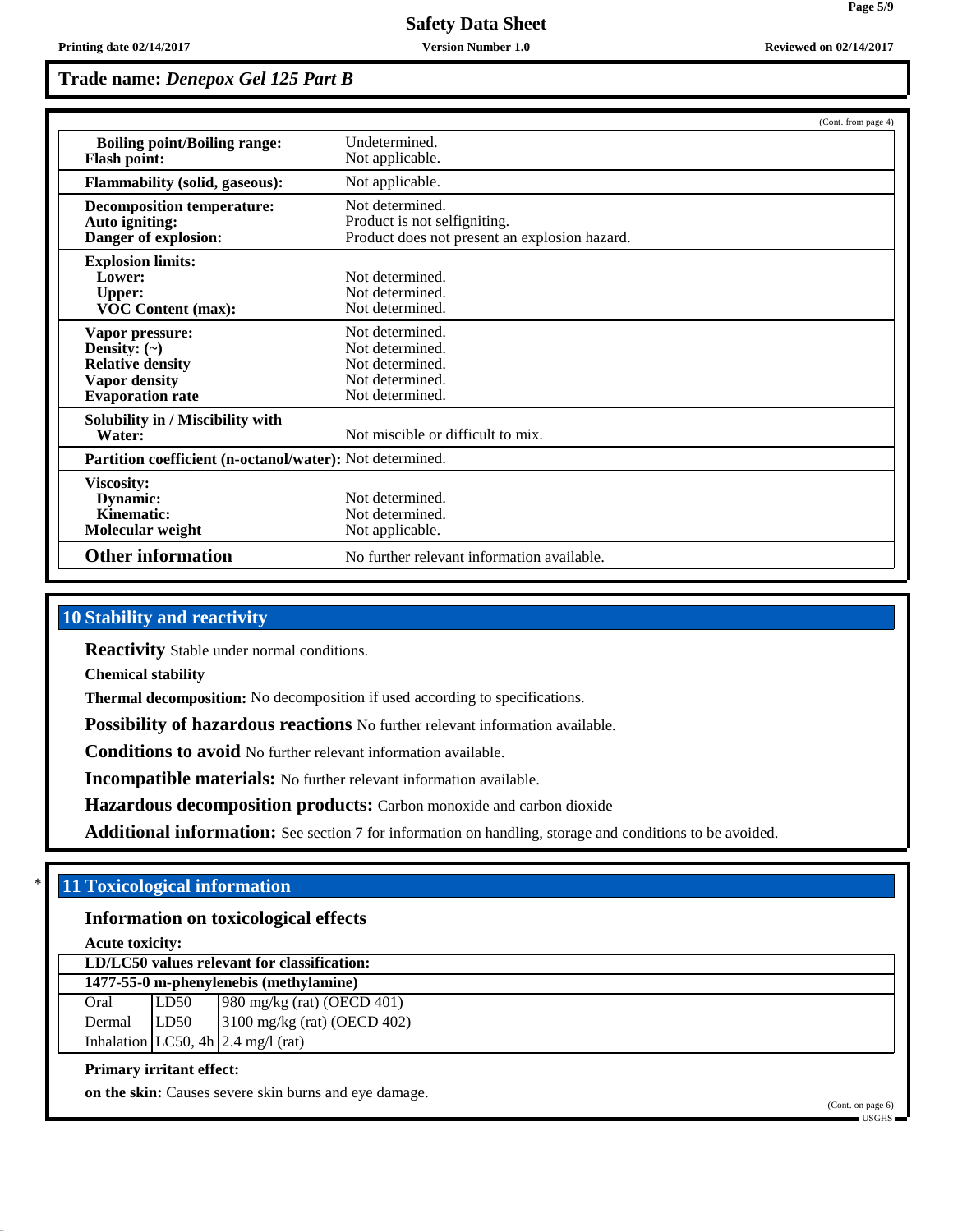### **on the eye:**

Strong irritant with the danger of severe eye injury. Causes serious eye damage.

**inhalation:** Harmful if inhaled.

#### **Ingestion:**

May be fatal if swallowed and enters airways. Harmful if swallowed.

**Sensitization:** May cause an allergic skin reaction.

**Additional toxicological information:** Suspected of damaging fertility or the unborn child.

**Carcinogenic categories**

**IARC (International Agency for Research on Cancer) Human Carcinogenicity:**

**Group 1- Positive, Group 2A- Probable, Group 2B- Possible, Group 3- Not Classifiable**

None of the ingredients is listed.

**NTP (National Toxicology Program)**

**K–Known to be carcinogenic, R–May reasonably be anticipated to be carcinogenic**

None of the ingredients is listed.

**OSHA-Ca (Occupational Safety & Health Administration)**

None of the ingredients is listed.

# **12 Ecological information**

#### **Toxicity**

**Aquatic toxicity:**

**1477-55-0 m-phenylenebis (methylamine)**

EC50, 72h 12 mg/l (algae) (OECD 201)

**Persistence and degradability** No further relevant information available.

### **Behavior in environmental systems:**

**Bioaccumulative potential** No further relevant information available.

**Mobility in soil** No further relevant information available.

# **Additional ecological information:**

### **General notes:**

Must not reach bodies of water or drainage ditch undiluted or unneutralized.

Also poisonous for fish and plankton in water bodies.

Very toxic for aquatic organisms

### **Results of PBT and vPvB assessment**

**PBT:** Not applicable. **vPvB:** Not applicable.

**Other adverse effects** No further relevant information available.

# **13 Disposal considerations**

**Disposal methods:** Comply with Federal, State and local regulations.

(Cont. on page 7) USGHS

(Cont. from page 5)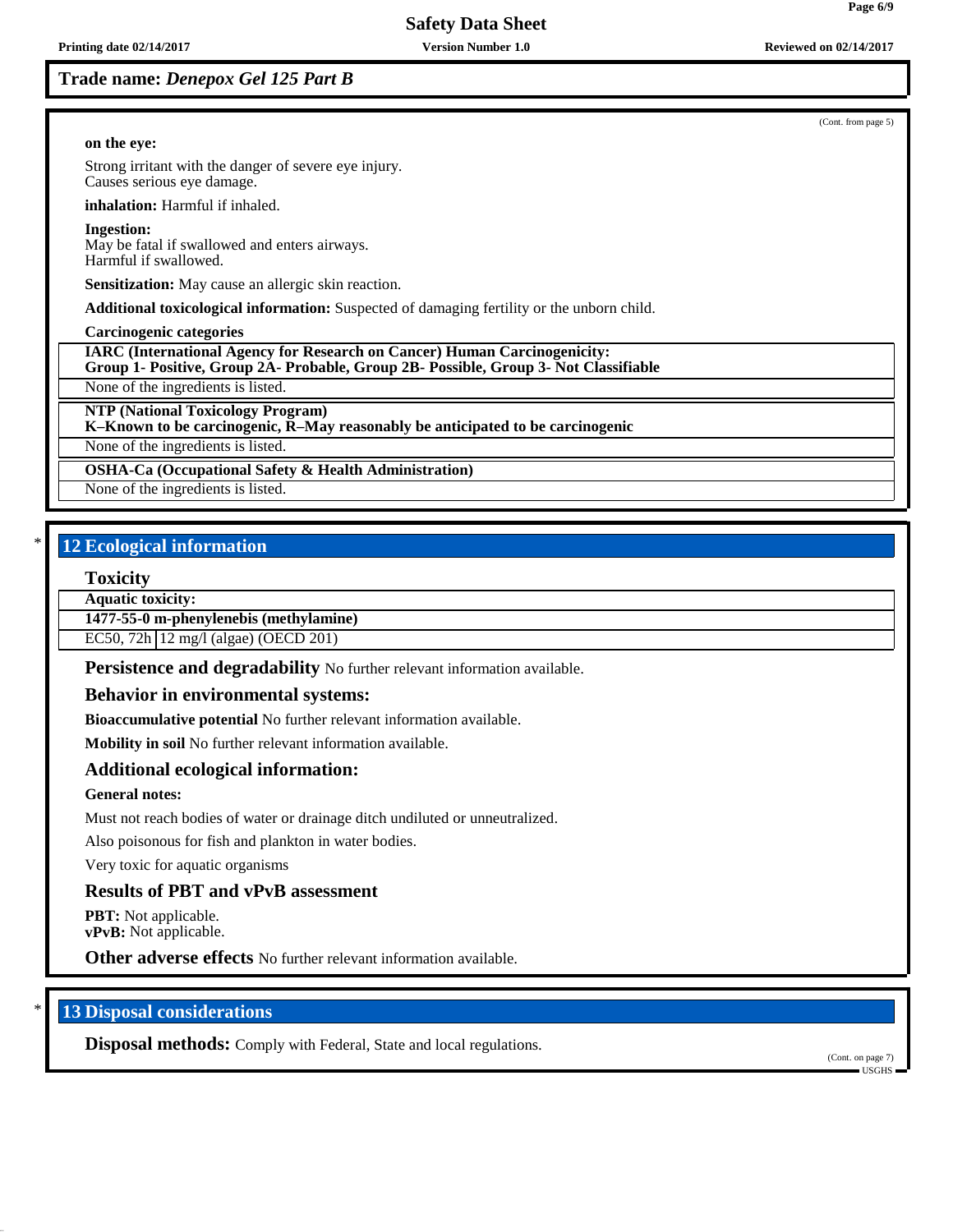(Cont. from page 6)

#### **Recommendation:**



Must not be disposed of together with household garbage. Do not allow product to reach sewage system.

# **Uncleaned packagings:**

**Recommendation:** Disposal must be made according to official regulations.

| <b>UN-Number</b><br>DOT, IMDG, IATA                               | <b>UN1760</b>                                                                                                |
|-------------------------------------------------------------------|--------------------------------------------------------------------------------------------------------------|
| UN proper shipping name                                           |                                                                                                              |
| <b>DOT</b>                                                        | Corrosive liquids, n.o.s. (4-nonylphenol, branched, m-phenylenebis (methylamine))                            |
| <b>IMDG</b>                                                       | CORROSIVE LIQUID, N.O.S. (4-nonylphenol, branched, m-phenylenebis (methylamine)),<br><b>MARINE POLLUTANT</b> |
| <b>IATA</b>                                                       | CORROSIVE LIQUID, N.O.S. (4-nonylphenol, branched, m-phenylenebis (methylamine))                             |
| <b>Transport hazard class(es)</b>                                 |                                                                                                              |
| <b>DOT</b>                                                        |                                                                                                              |
|                                                                   |                                                                                                              |
|                                                                   |                                                                                                              |
|                                                                   |                                                                                                              |
| <b>Class</b>                                                      | 8 Corrosive substances                                                                                       |
| Label                                                             | 8                                                                                                            |
| <b>IMDG</b>                                                       |                                                                                                              |
|                                                                   |                                                                                                              |
| <b>Class</b>                                                      | 8 Corrosive substances                                                                                       |
| Label                                                             |                                                                                                              |
| <b>IATA</b>                                                       |                                                                                                              |
|                                                                   |                                                                                                              |
| <b>Class</b>                                                      | 8 Corrosive substances                                                                                       |
| Label                                                             | 8                                                                                                            |
| <b>Packing group</b><br>DOT, IMDG, IATA                           | $\mathbf{I}$                                                                                                 |
| <b>Environmental hazards:</b>                                     | Product contains environmentally hazardous substances: 4-nonylphenol, branched                               |
| <b>Marine pollutant:</b>                                          | Yes                                                                                                          |
| <b>Special marking (ADR):</b>                                     | Symbol (fish and tree)<br>Symbol (fish and tree)                                                             |
| <b>Special precautions for user</b> Warning: Corrosive substances |                                                                                                              |
| Danger code (Kemler):                                             | 80                                                                                                           |
| <b>EMS</b> Number:                                                | $F-A, S-B$                                                                                                   |
| <b>Segregation groups</b>                                         | Alkalis                                                                                                      |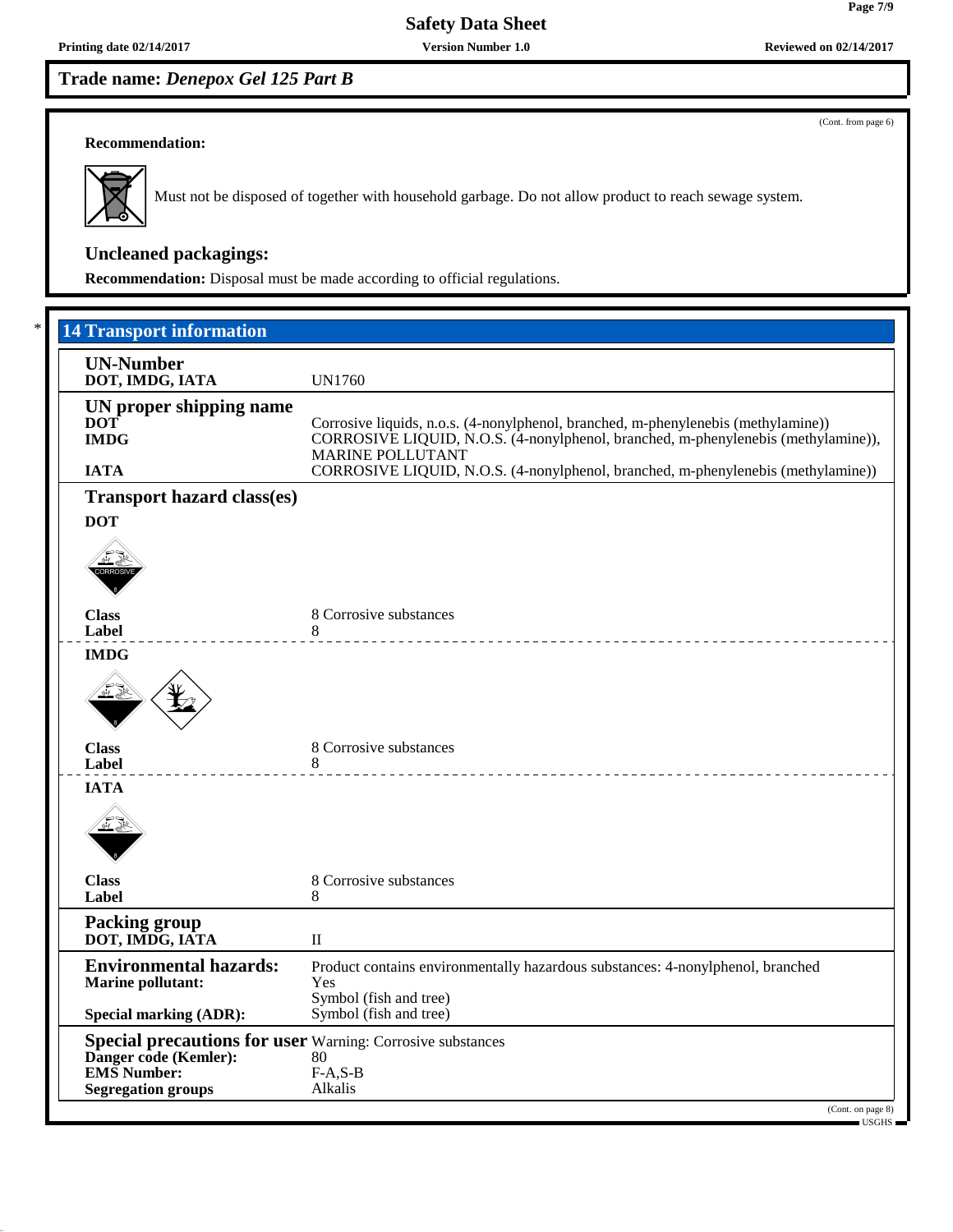|                                                                             | (Cont. from page 7)                                                                                                            |
|-----------------------------------------------------------------------------|--------------------------------------------------------------------------------------------------------------------------------|
| <b>Transport/Additional information:</b>                                    |                                                                                                                                |
| <b>IMDG</b><br>Limited quantities $(LQ)$<br><b>Excepted quantities (EQ)</b> | Code: E2<br>Maximum net quantity per inner packaging: 30 ml<br>Maximum net quantity per outer packaging: 500 ml                |
| UN "Model Regulation":                                                      | UN1760, Corrosive liquids, n.o.s. (4-nonylphenol, branched, m-phenylenebis<br>(methylamine)), ENVIRONMENTALLY HAZARDOUS, 8, II |

# 15 Regulatory information

| <b>SARA (Superfund Amendments and Reauthorization Act)</b>                                                                                                                                                                                                                                                                 |               |
|----------------------------------------------------------------------------------------------------------------------------------------------------------------------------------------------------------------------------------------------------------------------------------------------------------------------------|---------------|
| Section 302/304 (extremely hazardous substances):                                                                                                                                                                                                                                                                          |               |
| None of the ingredients is listed.                                                                                                                                                                                                                                                                                         |               |
| Section 313 Reportable Ingredients (Chemicals present below reporting threshold are exempt):                                                                                                                                                                                                                               |               |
| 84852-15-3 4-nonylphenol, branched                                                                                                                                                                                                                                                                                         | 30.0%         |
| <b>SARA Section 312/Tier I &amp; II Hazard Categories:</b><br>Health Hazard - Acute toxicity (any route of exposure)<br>Health Hazard - Reproductive toxicity<br>Health Hazard - Skin Corrosion or Irritation<br>Health Hazard - Respiratory or Skin Sensitization<br>Health Hazard - Serious eye damage or eye irritation |               |
| <b>North America Chemical Inventory Status</b>                                                                                                                                                                                                                                                                             |               |
| <b>TSCA (Toxic Substances Control Act - United States):</b>                                                                                                                                                                                                                                                                |               |
| Inventory listing could not be confirmed for one or more substances.                                                                                                                                                                                                                                                       |               |
| <b>CEPA</b> (Canadian DSL):                                                                                                                                                                                                                                                                                                |               |
| Inventory listing could not be confirmed for one or more substances.                                                                                                                                                                                                                                                       |               |
| <b>Right to Know Ingredient Disclosure:</b>                                                                                                                                                                                                                                                                                |               |
| Proprietary Component - NJTSRN 801416071                                                                                                                                                                                                                                                                                   |               |
| <b>California Proposition 65</b>                                                                                                                                                                                                                                                                                           |               |
| <b>Chemicals known to cause cancer:</b>                                                                                                                                                                                                                                                                                    |               |
| None of the ingredients is listed.                                                                                                                                                                                                                                                                                         |               |
| Chemicals known to cause reproductive toxicity for females:                                                                                                                                                                                                                                                                |               |
| None of the ingredients is listed.                                                                                                                                                                                                                                                                                         |               |
| Chemicals known to cause reproductive toxicity for males:                                                                                                                                                                                                                                                                  |               |
| None of the ingredients is listed.                                                                                                                                                                                                                                                                                         |               |
| Chemicals known to cause developmental toxicity:                                                                                                                                                                                                                                                                           |               |
| None of the ingredients is listed.                                                                                                                                                                                                                                                                                         |               |
| <b>Carcinogenicity Categories</b>                                                                                                                                                                                                                                                                                          |               |
| <b>EPA (Environmental Protection Agency)</b>                                                                                                                                                                                                                                                                               |               |
| None of the ingredients is listed.                                                                                                                                                                                                                                                                                         |               |
| TLV-ACGIH (THE American Conference of Governmental Industrial Hygienists)<br>Human Carcinogen - A1 Confirmed, A2 Suspected, A3 Unknown Relevance, A4 Not Classifiable                                                                                                                                                      |               |
| None of the ingredients is listed.                                                                                                                                                                                                                                                                                         |               |
| <b>NIOSH-Cancer (National Institute for Occupational Safety and Health)</b>                                                                                                                                                                                                                                                |               |
| None of the ingredients is listed.                                                                                                                                                                                                                                                                                         |               |
| <b>Volatile Organic Compounds (VOC) reported per the Emission Standards.</b><br>If no g/L value is provided this product is not subject to above standard.                                                                                                                                                                 | <b>TCCLIC</b> |